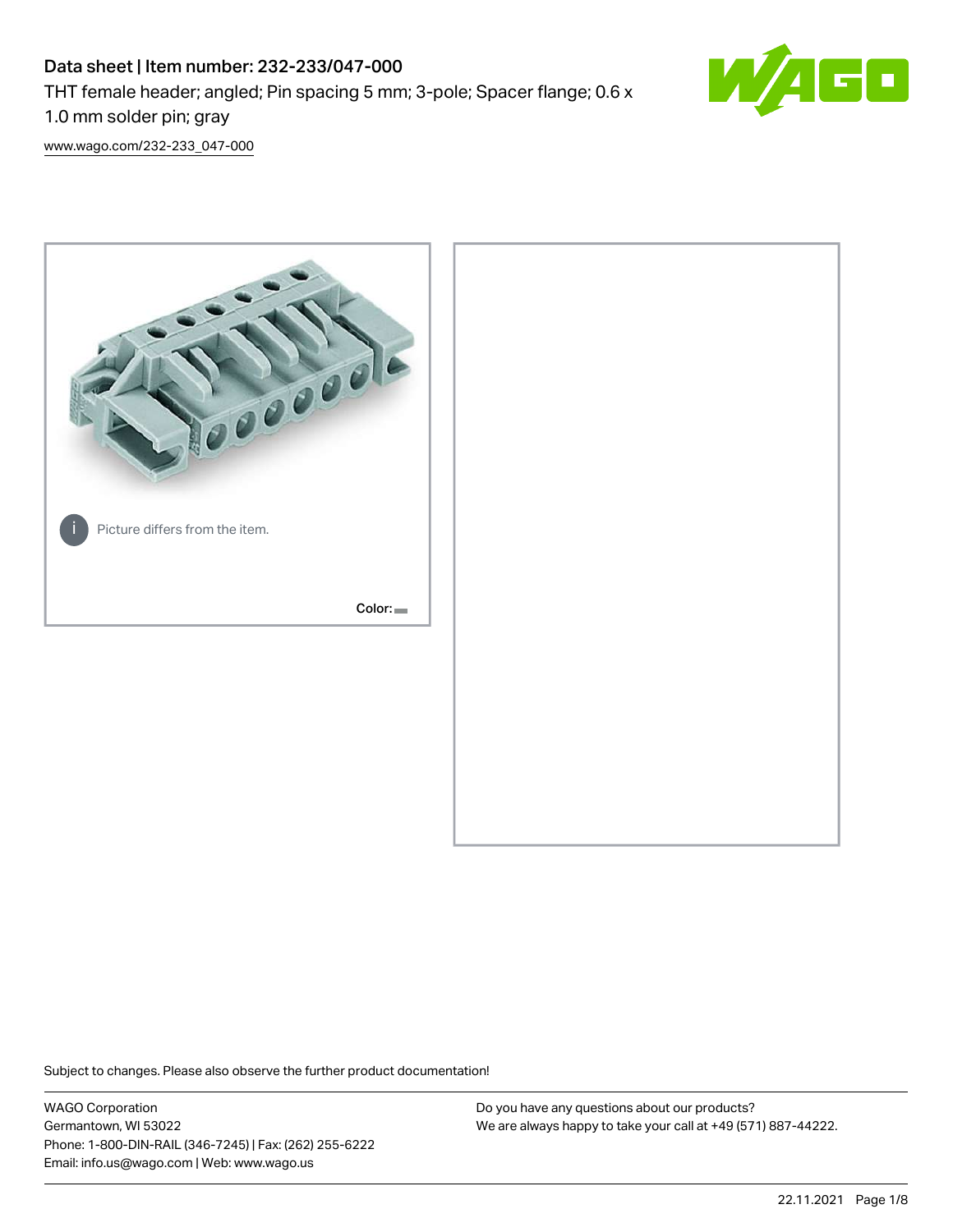

Dimensions in mm

L = pole no. x pin spacing

 $L_1 = L + 3$  mm

 $L_2 = L + 8.8$  mm

 $L_3 = L + 14.8$  mm

2- to 3-pole female connectors – one latch only

# Item description

**Horizontal or vertical PCB mounting via straight or angled solder pins** 

Subject to changes. Please also observe the further product documentation! For board-to-board and board-to-wire connections

WAGO Corporation Germantown, WI 53022 Phone: 1-800-DIN-RAIL (346-7245) | Fax: (262) 255-6222 Email: info.us@wago.com | Web: www.wago.us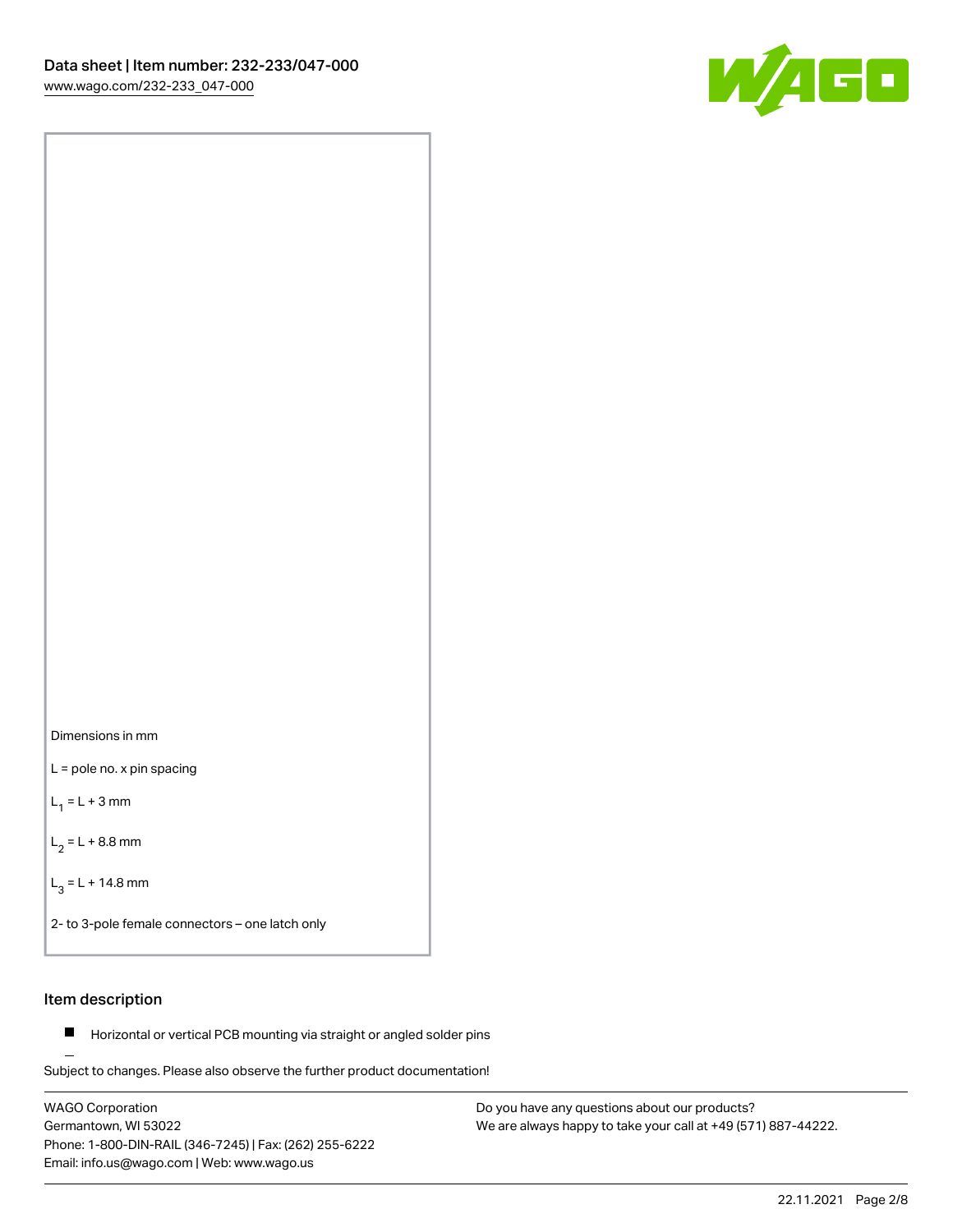

- For board-to-board and board-to-wire connections
- $\blacksquare$ Touch-proof PCB outputs
- $\blacksquare$ Easy-to-identify PCB inputs and outputs
- $\blacksquare$ With coding fingers

# Data **Notes**

| Safety information 1 | The <i>MCS – MULTI CONNECTION SYSTEM</i> includes connectors<br>without breaking capacity in accordance with DIN EN 61984. When<br>used as intended, these connectors must not be connected<br>/disconnected when live or under load. The circuit design should<br>ensure header pins, which can be touched, are not live when<br>unmated. |
|----------------------|--------------------------------------------------------------------------------------------------------------------------------------------------------------------------------------------------------------------------------------------------------------------------------------------------------------------------------------------|
| Variants:            | Other pole numbers<br>3.8 mm pin projection for male headers with straight solder pins<br>Gold-plated or partially gold-plated contact surfaces<br>Other versions (or variants) can be requested from WAGO Sales or<br>configured at https://configurator.wago.com/                                                                        |

# Electrical data

# IEC Approvals

| Ratings per                 | IEC/EN 60664-1                                                        |
|-----------------------------|-----------------------------------------------------------------------|
| Rated voltage (III / 3)     | 320 V                                                                 |
| Rated surge voltage (III/3) | 4 <sub>k</sub> V                                                      |
| Rated voltage (III/2)       | 320 V                                                                 |
| Rated surge voltage (III/2) | 4 <sub>k</sub> V                                                      |
| Nominal voltage (II/2)      | 630 V                                                                 |
| Rated surge voltage (II/2)  | 4 <sub>kV</sub>                                                       |
| Rated current               | 12A                                                                   |
| Legend (ratings)            | $(III / 2)$ $\triangle$ Overvoltage category III / Pollution degree 2 |

# UL Approvals

| Approvals per                  | UL 1059 |
|--------------------------------|---------|
| Rated voltage UL (Use Group B) | 300 V   |
| Rated current UL (Use Group B) | 15 A    |
| Rated voltage UL (Use Group D) | 300 V   |
| Rated current UL (Use Group D) | 10 A    |

Subject to changes. Please also observe the further product documentation!

| <b>WAGO Corporation</b>                                | Do you have any questions about our products?                 |
|--------------------------------------------------------|---------------------------------------------------------------|
| Germantown, WI 53022                                   | We are always happy to take your call at +49 (571) 887-44222. |
| Phone: 1-800-DIN-RAIL (346-7245)   Fax: (262) 255-6222 |                                                               |
| Email: info.us@wago.com   Web: www.wago.us             |                                                               |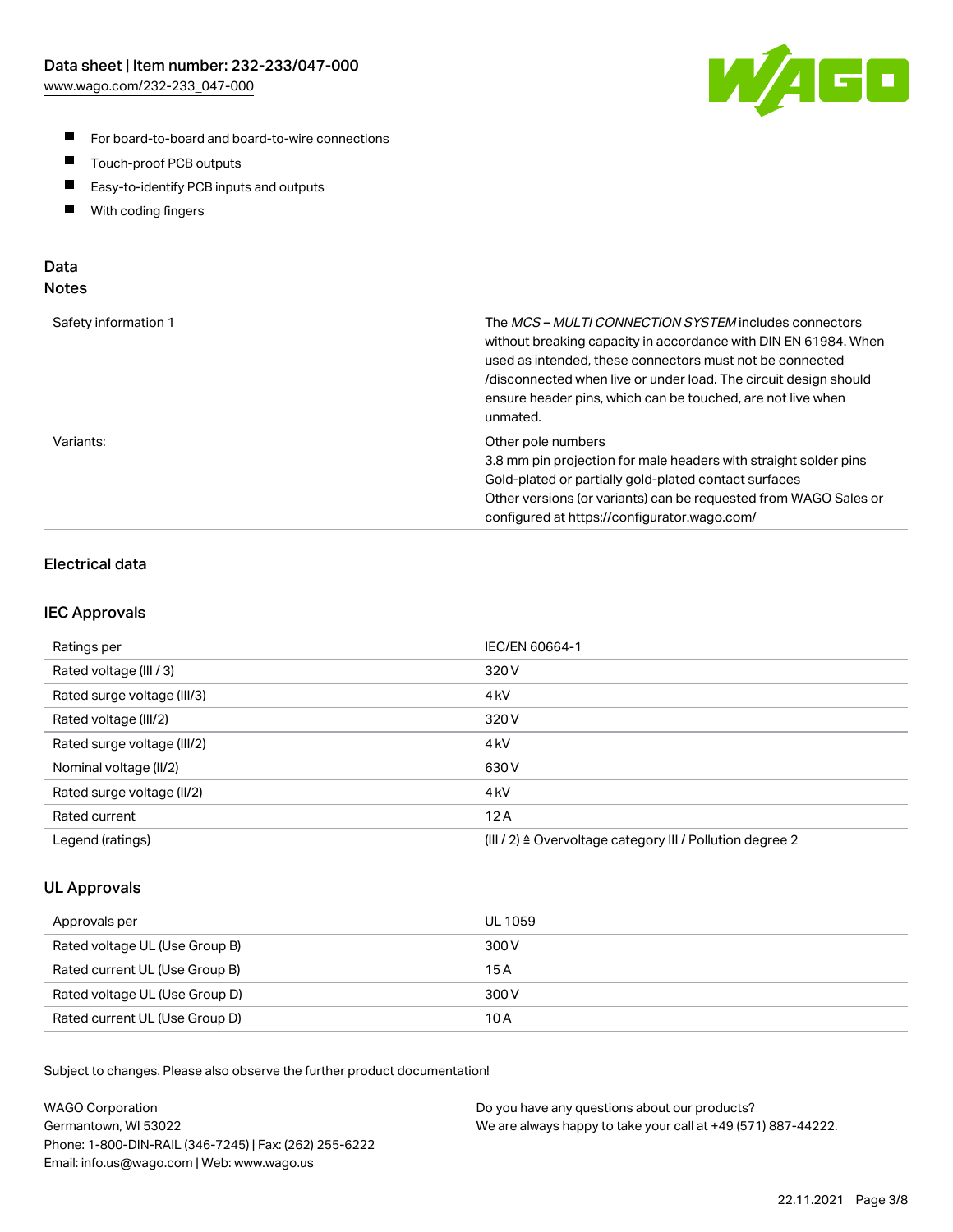

# Ratings per UL

| Rated voltage UL 1977 | soo v<br>วบบ<br>. |
|-----------------------|-------------------|
| Rated current UL 1977 | --                |
|                       | . J <i>r</i>      |

# CSA Approvals

| Approvals per                   | CSA   |
|---------------------------------|-------|
| Rated voltage CSA (Use Group B) | 300 V |
| Rated current CSA (Use Group B) | 15 A  |
| Rated voltage CSA (Use Group D) | 300 V |
| Rated current CSA (Use Group D) | 10 A  |

#### Connection data

| Total number of potentials |  |
|----------------------------|--|
| Number of connection types |  |
| Number of levels           |  |

#### Connection 1

| Number of poles |  |
|-----------------|--|
|                 |  |

# Physical data

| Pin spacing                          | 5 mm / 0.197 inch     |
|--------------------------------------|-----------------------|
| Width                                | 30.8 mm / 1.213 inch  |
| Height                               | 16.6 mm / 0.654 inch  |
| Height from the surface              | 11.6 mm / 0.457 inch  |
| Depth                                | 18.25 mm / 0.719 inch |
| Solder pin length                    | 5 <sub>mm</sub>       |
| Solder pin dimensions                | $0.6 \times 1$ mm     |
| Drilled hole diameter with tolerance | $1.3$ $(+0.1)$ mm     |

# Mechanical data

| Mounting type | Mounting flange             |
|---------------|-----------------------------|
| Mounting type | Flush feed-through mounting |
|               | Panel mounting              |

Subject to changes. Please also observe the further product documentation!

| <b>WAGO Corporation</b>                                | Do you have any questions about our products?                 |
|--------------------------------------------------------|---------------------------------------------------------------|
| Germantown, WI 53022                                   | We are always happy to take your call at +49 (571) 887-44222. |
| Phone: 1-800-DIN-RAIL (346-7245)   Fax: (262) 255-6222 |                                                               |
| Email: info.us@wago.com   Web: www.wago.us             |                                                               |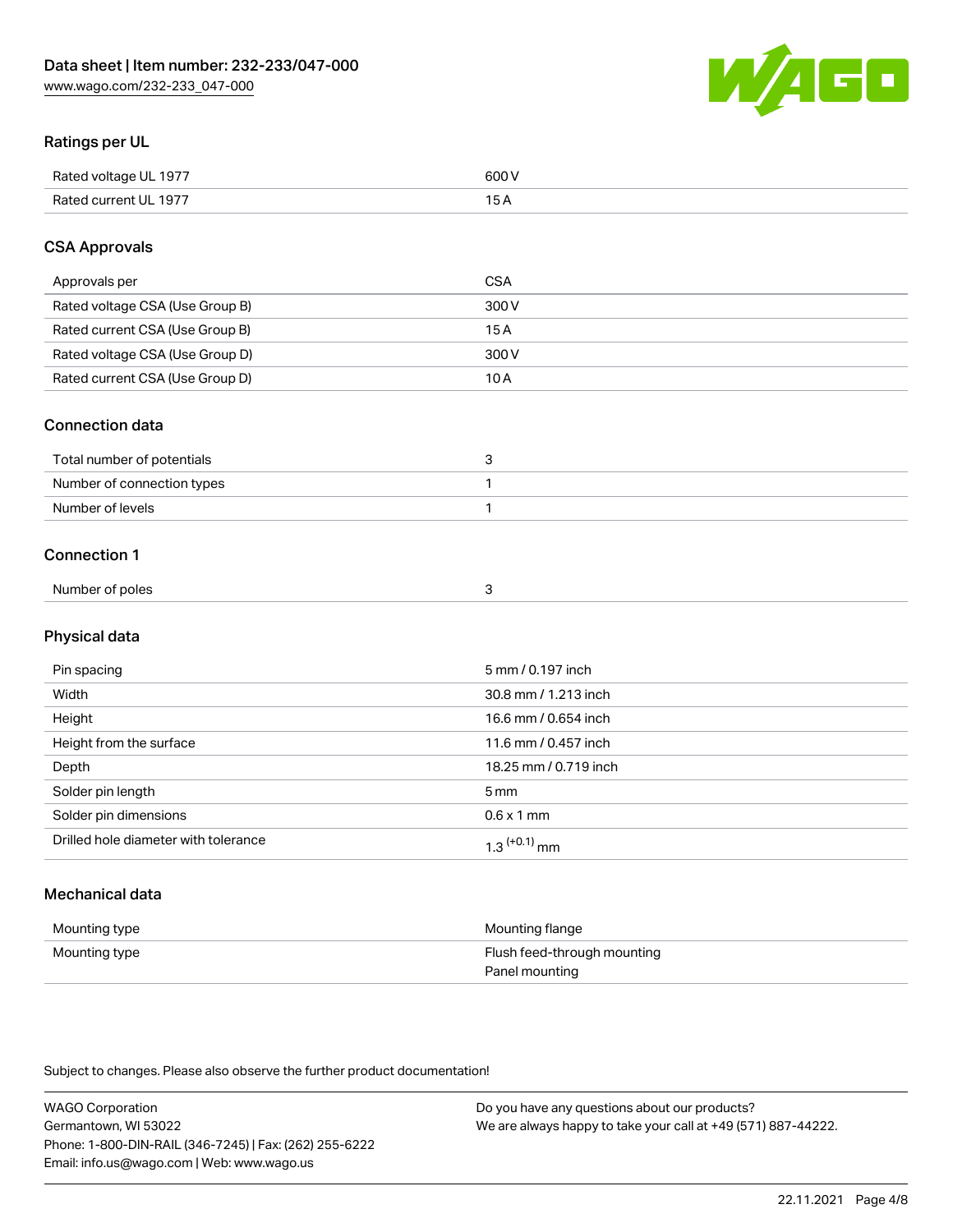

# Plug-in connection

| Contact type (pluggable connector) | Female header |
|------------------------------------|---------------|
| Connector (connection type)        | for PCB       |
| Mismating protection               | No            |
| Mating direction to the PCB        | 0°            |
| Locking of plug-in connection      | Without       |

# PCB contact

| <b>PCB Contact</b>                  | THT                                        |
|-------------------------------------|--------------------------------------------|
| Solder pin arrangement              | over the entire female connector (in-line) |
| Number of solder pins per potential |                                            |

#### Material data

| Color                       | gray             |
|-----------------------------|------------------|
| Material group              |                  |
| Insulation material         | Polyamide (PA66) |
| Flammability class per UL94 | V <sub>0</sub>   |
| Contact material            | Copper alloy     |
|                             |                  |
| Contact plating             | tin-plated       |
| Fire load                   | 0.079 MJ         |

#### Environmental requirements

| Limit temperature range | $-60+85 °C$ |
|-------------------------|-------------|
|-------------------------|-------------|

# Commercial data

| Product Group         | 3 (Multi Conn. System) |
|-----------------------|------------------------|
| PU (SPU)              | 50 Stück               |
| Packaging type        | box                    |
| Country of origin     | DE                     |
| <b>GTIN</b>           | 4044918624572          |
| Customs tariff number | 8536694040             |

#### Approvals / Certificates

#### Country specific Approvals

Subject to changes. Please also observe the further product documentation!

| <b>WAGO Corporation</b>                                | Do you have any questions about our products?                 |
|--------------------------------------------------------|---------------------------------------------------------------|
| Germantown, WI 53022                                   | We are always happy to take your call at +49 (571) 887-44222. |
| Phone: 1-800-DIN-RAIL (346-7245)   Fax: (262) 255-6222 |                                                               |
| Email: info.us@wago.com   Web: www.wago.us             |                                                               |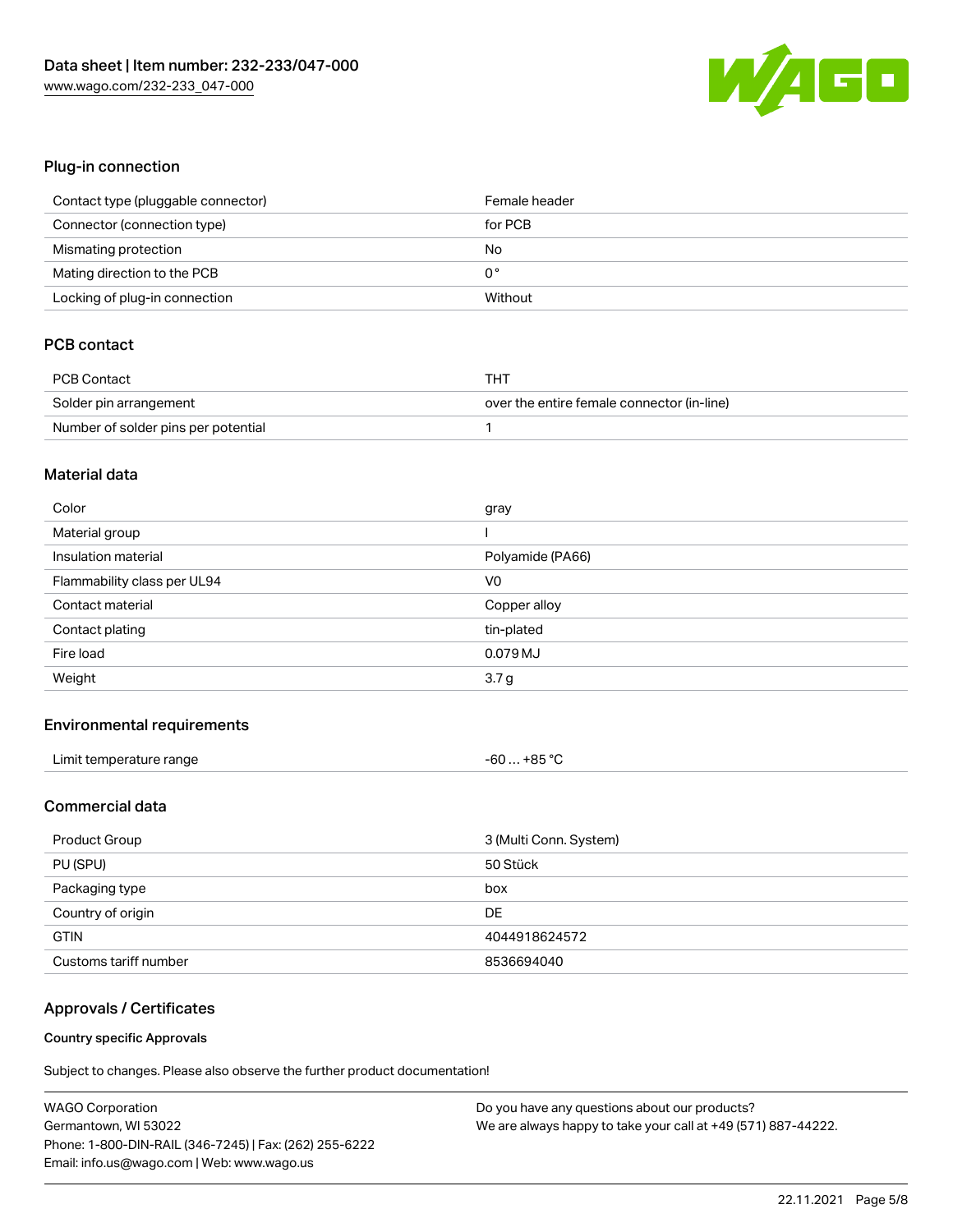

| Logo | Approval                        | <b>Additional Approval Text</b> | Certificate<br>name |
|------|---------------------------------|---------------------------------|---------------------|
| A    | CSA<br>DEKRA Certification B.V. | C22.2                           | 1466354             |

#### Ship Approvals

ЧV

| Logo                     | Approval                                                | <b>Additional Approval Text</b> | Certificate<br>name                 |
|--------------------------|---------------------------------------------------------|---------------------------------|-------------------------------------|
| ABS                      | <b>ABS</b><br>American Bureau of Shipping               |                                 | $19 -$<br>HG15869876-<br><b>PDA</b> |
| <b>BUREAU</b><br>VERITAS | BV<br>Bureau Veritas S.A.                               | <b>IEC 60998</b>                | 11915/D0 BV                         |
|                          | <b>DNV GL</b><br>Det Norske Veritas, Germanischer Lloyd |                                 | TAE 000016Z                         |
|                          |                                                         |                                 |                                     |

#### UL-Approvals

| Logo | Approval                                    | <b>Additional Approval Text</b> | Certificate<br>name |
|------|---------------------------------------------|---------------------------------|---------------------|
| Ъ.   | UL<br>Underwriters Laboratories Inc.        | <b>UL 1059</b>                  | E45172              |
| 8    | <b>UR</b><br>Underwriters Laboratories Inc. | <b>UL 1977</b>                  | E45171              |

#### **Counterpart**



Item no.231-603 nech no.<br>
Male connector; 3-pole; Pin spacing 5 mm; gray [www.wago.com/231-603](https://www.wago.com/231-603)

#### Optional accessories

#### Testing accessories

Testing accessories

Subject to changes. Please also observe the further product documentation!

WAGO Corporation Germantown, WI 53022 Phone: 1-800-DIN-RAIL (346-7245) | Fax: (262) 255-6222 Email: info.us@wago.com | Web: www.wago.us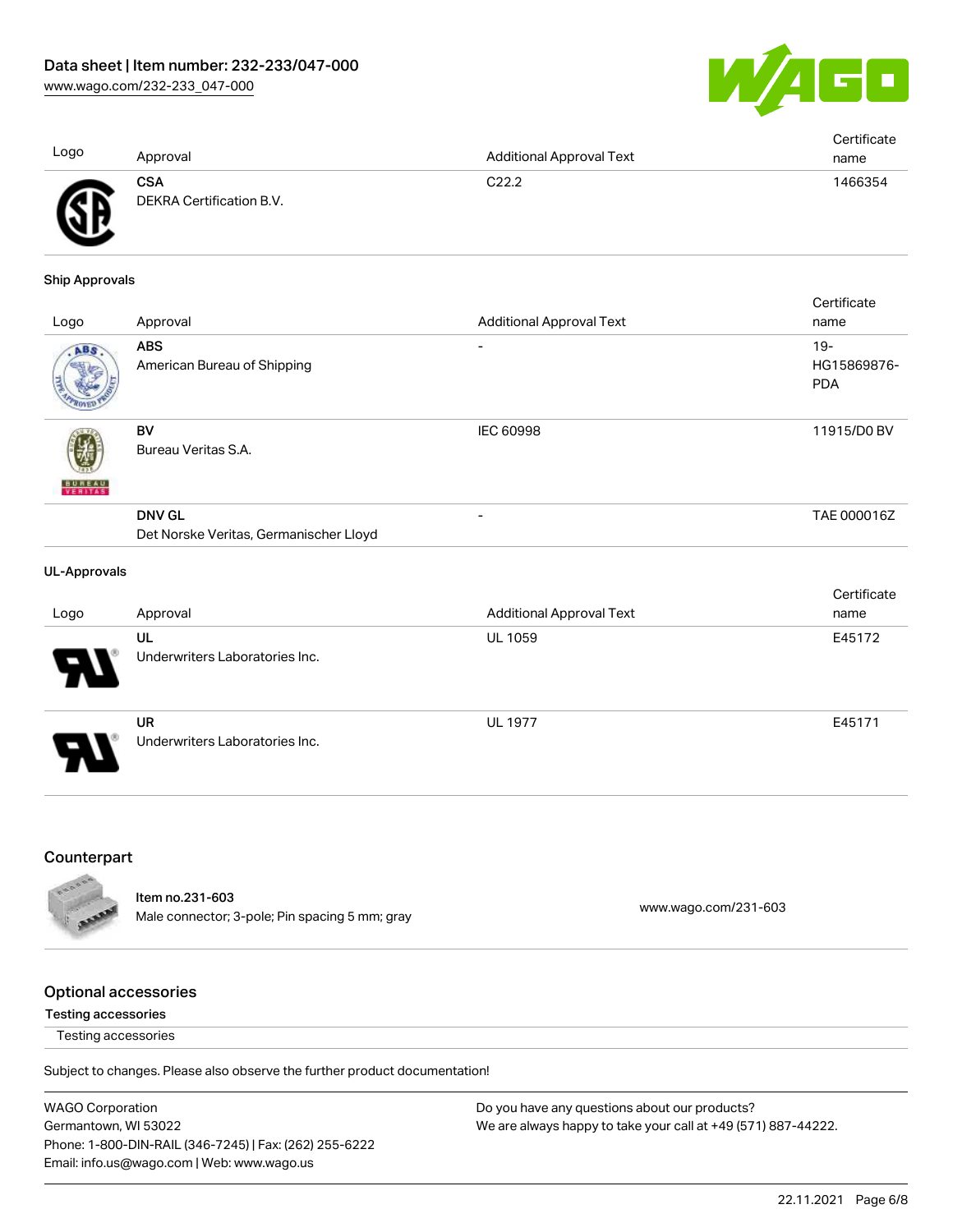



Item no.: 231-661

Test plugs for female connectors; for 5 mm and 5.08 mm pin spacing; 2,50 mm²; light gray [www.wago.com/231-661](http://www.wago.com/231-661)

# **Downloads Documentation**

| <b>Additional Information</b>                                                                                                                                          |            |               |          |
|------------------------------------------------------------------------------------------------------------------------------------------------------------------------|------------|---------------|----------|
| Technical explanations                                                                                                                                                 | 2019 Apr 3 | pdf<br>2.0 MB | Download |
|                                                                                                                                                                        |            |               |          |
| <b>CAD files</b>                                                                                                                                                       |            |               |          |
| CAE data                                                                                                                                                               |            |               |          |
| EPLAN Data Portal 232-233/047-000                                                                                                                                      |            | <b>URL</b>    | Download |
| EPLAN Data Portal 232-233/047-000                                                                                                                                      |            | <b>URL</b>    | Download |
| <b>PCB Design</b>                                                                                                                                                      |            |               |          |
| Symbol and Footprint 232-233/047-000                                                                                                                                   |            | <b>URL</b>    | Download |
| CAx data for your PCB design, consisting of "schematic symbols and PCB footprints",<br>allow easy integration of the WAGO component into your development environment. |            |               |          |

#### Supported formats:

- $\blacksquare$ Accel EDA 14 & 15
- $\blacksquare$ Altium 6 to current version
- $\blacksquare$ Cadence Allegro
- $\blacksquare$ **DesignSpark**
- $\blacksquare$ Eagle Libraries
- $\blacksquare$ KiCad
- $\blacksquare$ Mentor Graphics BoardStation
- $\blacksquare$ Mentor Graphics Design Architect
- $\blacksquare$ Mentor Graphics Design Expedition 99 and 2000
- OrCAD 9.X PCB and Capture П
- П PADS PowerPCB 3, 3.5, 4.X, and 5.X
- $\blacksquare$ PADS PowerPCB and PowerLogic 3.0
- $\blacksquare$ PCAD 2000, 2001, 2002, 2004, and 2006
- $\blacksquare$ Pulsonix 8.5 or newer
- $\blacksquare$ STL

Subject to changes. Please also observe the further product documentation!

WAGO Corporation Germantown, WI 53022 Phone: 1-800-DIN-RAIL (346-7245) | Fax: (262) 255-6222 Email: info.us@wago.com | Web: www.wago.us